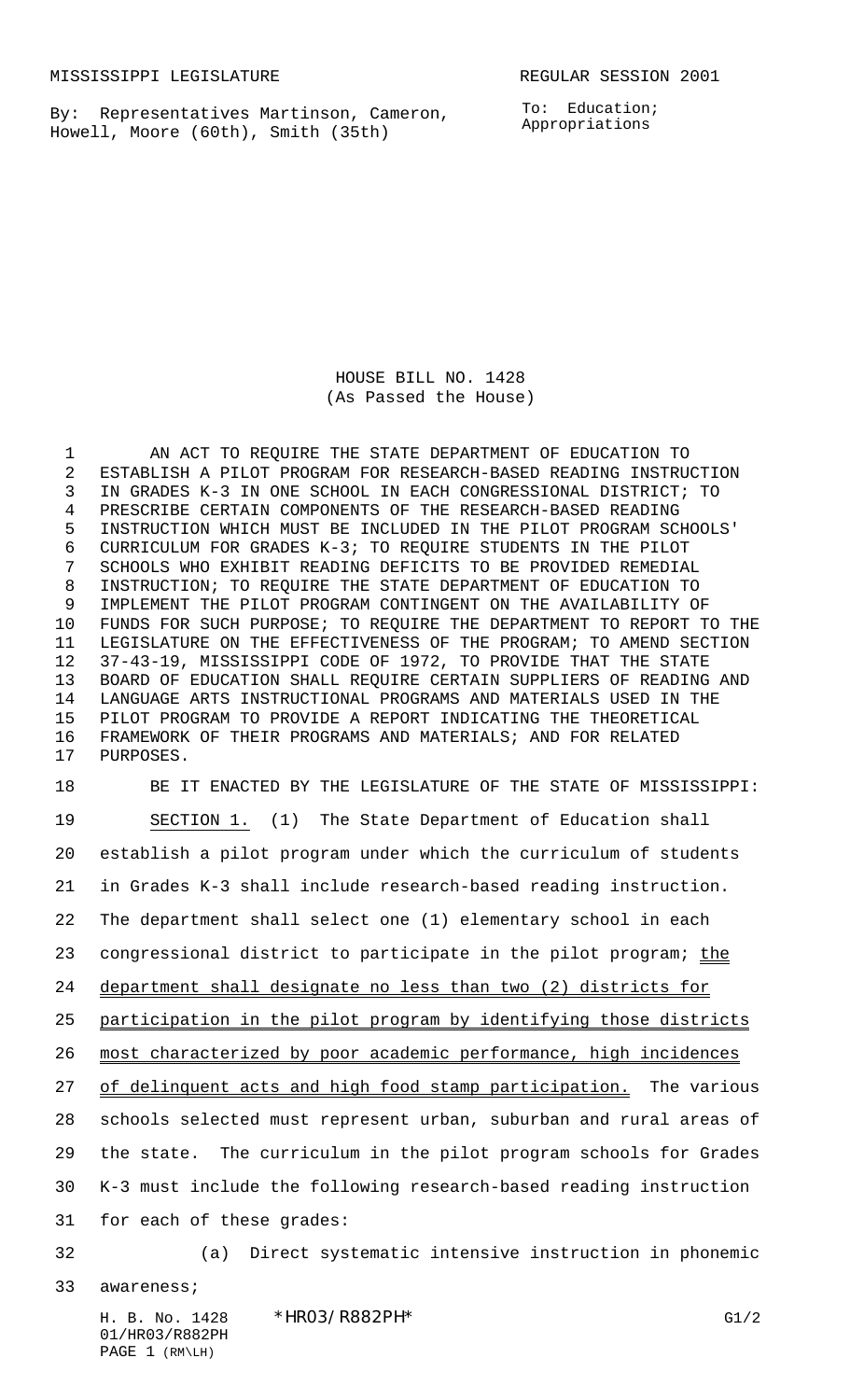(b) explicit instruction in sound-symbol relationships (phonics);

 (c) Ample practice in decodable texts to practice sound-spelling relationships;

 (d) Varied text to develop language comprehension and fluency;

 (e) Direct systematic intensive instruction in word attack skills;

 (f) Age-appropriate direct systematic intensive instruction in highly regular sound-spelling relationships;

 (g) Direct systematic intensive instruction in vocabulary development and enhancement of background knowledge and motivation; and

 (h) Direct systematic intensive instruction in grammar, punctuation and capitalization.

 (2) The kindergarten through third-grade students in the pilot schools shall be administered informal and observational assessments to diagnosis reading deficits.

 (3) Any student who exhibits reading deficits must be provided individualized remedial instruction, in addition to the regular curriculum of reading instruction, by the school district until the student achieves a level of basic reading and reading comprehension consistent with the national average.

 (4) Participating schools in the pilot program shall utilize research-based reading instructional materials that have accompanying professional development.

 (5) The State Department of Education shall implement the pilot program contingent on available funds for such purpose. No state funds shall be used for this program unless specifically authorized by the Legislature for such purpose.

 (6) The State Department of Education shall submit an annual report to the Legislature on the effectiveness of the

research-based reading instruction pilot program. The report must

H. B. No. 1428 \*HR03/R882PH\* 01/HR03/R882PH PAGE 2 (RM\LH)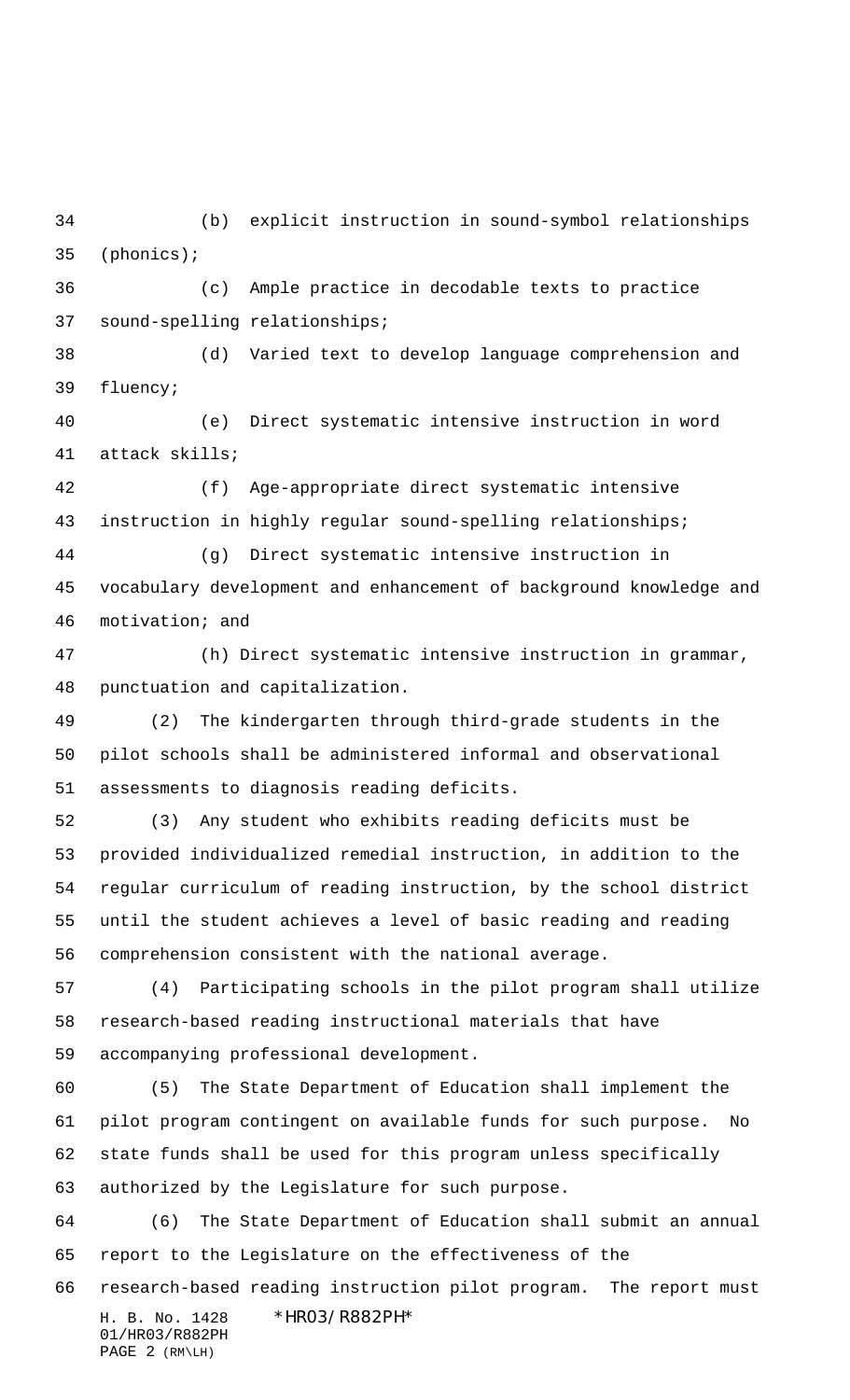include the test results from each school participating in the program and recommendations on remediation procedures.

 SECTION 2. Section 37-43-19, Mississippi Code of 1972, is amended as follows:

 37-43-19. The board shall have the power and is **\* \* \*** authorized:

 (a) To promulgate rules and regulations for the purchase, care, use, disposal, distribution and accounting for all books to be furnished under the terms of this chapter, and to promulgate such other rules and regulations as may be necessary for the proper administration of this chapter.

 (b) To adopt, contract for, and make available for purchase, cash or credit, basal, supplementary or alternative textbooks through twelve (12) grades as provided in the school curriculum, or for any other course that it may add to the school curriculum.

 (c) To determine the period of contract for rated and adopted textbooks, which shall not be for less than four (4) years nor more than five (5) years, with the right of the board, in its discretion, to renew or extend such contract from year to year for a period not exceeding two (2) additional years and to determine the conditions of the approval or forfeiture of a contract and such other terms and conditions as may be necessary and not contrary to law.

H. B. No. 1428 \*HR03/R882PH\* 01/HR03/R882PH (d) To have complete power and authority over additions and amendments to textbooks, advertising for bids and the contents thereof, including auxiliary materials and workbooks, advertising on the protective covers of textbooks, bids and proposals, prices of textbooks, specimen copies, cash deposits, selection and adoption, distribution, fumigation, emergencies, selling to others, return of deposits, forfeiture of deposits, regulations governing deposits, renovation and repair of books, requisition, transportation or shipment of books, and any other acts or

PAGE 3 (RM\LH)